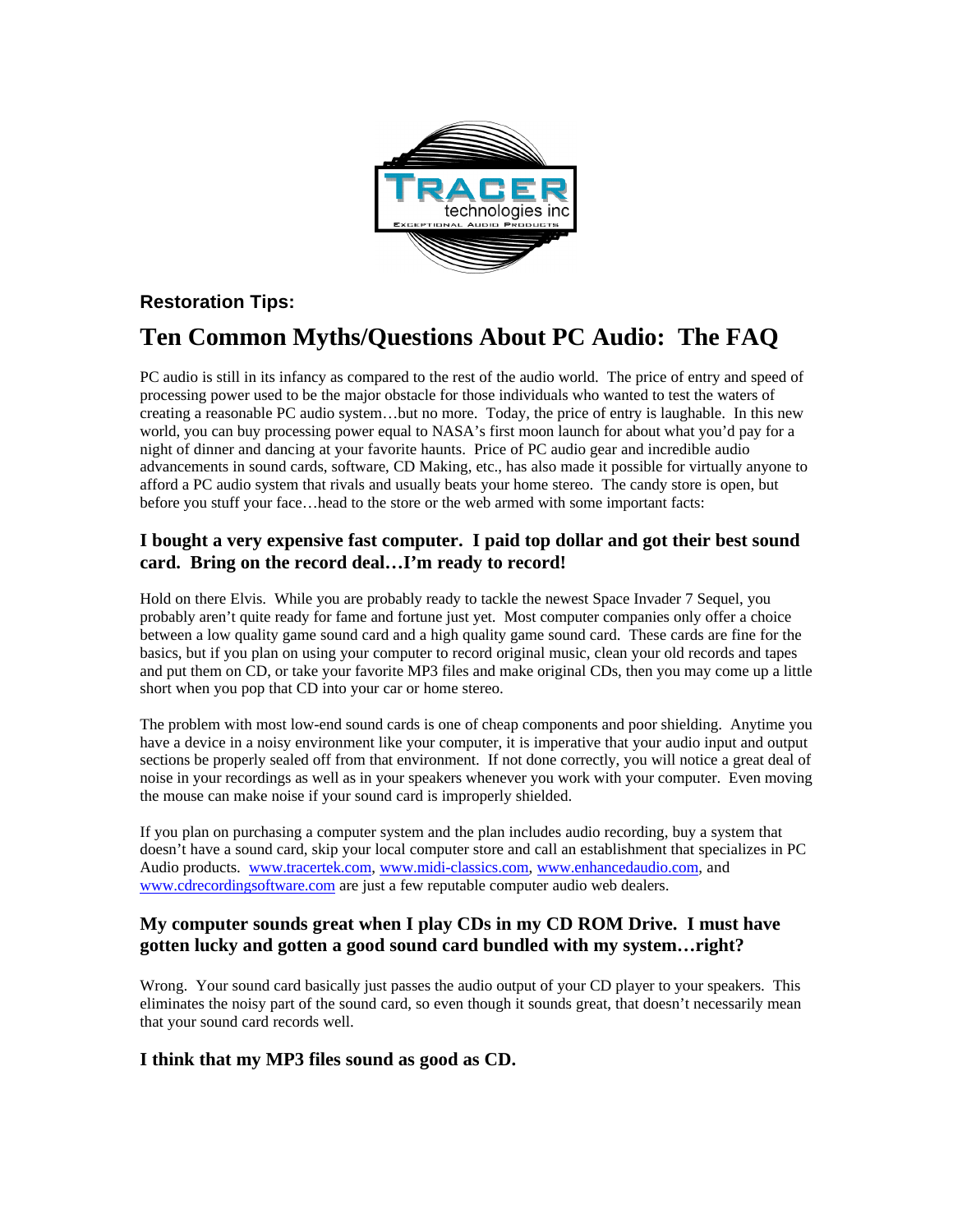Of course everyone has an opinion about audio quality. Just like everyone will pick a different bag of potato chips when asked which are their favorites. If you love your MP3 files as they stand, more power to you…but just understand that the science behind the process doesn't back your theory. MP3 files are great things…not only do they transfer easily over your 28.8 connection to the Internet, but they sound pretty cool. Unfortunately, when you stand them up against their CD quality brethren, you'll notice some pretty big flaws in your ideas about their quality. First, MP3 files are compressed. What makes them so attractive in the download department also makes them less attractive in the sound quality department. MP3 compression is accomplished by removing 90% of the information in the file. Though MP3 does an amazing job of leaving some pretty tasty remnants, the results are still somewhat dull and lifeless.

#### **Can my MP3 files be improved?**

Certainly. **www.enhancedaudio.com** provides a new plug-in for the popular Winamp MP3 player called Enhance/MP3. This product combines a series of 6 patent pending algorithms that analyze your MP3 file (each one is different) and decides what it needs to move the sound back in the direction of the original CD. Enhance/MP3 then gives you its best guess. But don't fret, a series of sliders is also provided so that you can dial in the file to match your own specific preferences. This is an amazing piece of software that really improves your overall listening enjoyment for \$10.

#### **What is Multi-track recording and how does it affect my computer audio system?**

Simply put, multi-track recording is the ability to record multiple instruments or voices simultaneously and control elements of each instrument or voice separately. This is done every day for musical recordings and multimedia presentations. It can be accomplished cheaply and with great quality. There are several options that you can look into: multi-channel software, a multi-input/output sound card or a combination of both. If you are a singular musician or multimedia artist and you plan on recording each track of your work by yourself, one track at a time, then you need a piece of multi-track software but can probably use a standard stereo sound card. Though the price of multi-track hardware is a fraction of what it used to cost, there's really no reason to put a card like this in your machine, if you never plan on having more than one element of your production recording at the same time.

In a band setting or a large ensemble multimedia presentation, a multi-channel card is the best solution, because you can record multiple instruments or voices simultaneously, but still have those elements separate within your production. This comes in really handy when 3 of your 4 elements have played or performed perfectly, but one element has made a mistake. You now only have to record that singular element rather than trying to get everyone to play perfectly again.

Today, these multi-track hardware and software solutions provide musicians and multimedia professionals with professional tools...minus the expensive hourly rates of a professional recording studio.

#### **What are AES/EBU and S/PDIF Digital Interfaces…Do I need one?**

There are really two types of recording...Analog and Digital. Digital basically transforms your audio into ones and zeros and offers far better quality. Digital comes in several flavors that demand different connectors and matching equipment on input and output. S/PDIF, AES-EBU, and Optical are the three most common digital formats. In order to record in digital format, you will need an input or output device that supports these formats. Mini Disks normally have a digital Optical interface, Digital Audio Tape Machines (DAT machines) normally offer either AES-EBU or S/PDIF formats and many CD players have S/PDIF outputs...if you have these outputs, use them, they're quiet and the best quality...if you don't have them, don't bother wasting money on an expensive digital card that you can't talk to.

#### **I hear lots about 24 bit 96kHz sampling…Do I need it?**

Today's big buzzword is 24-bit 96 kHz sampling. Many people insist on this format yet they don't even know what it is. First off, all audio CDs provide 16 bit 44.1 kHz sampling and for most folks, this is all